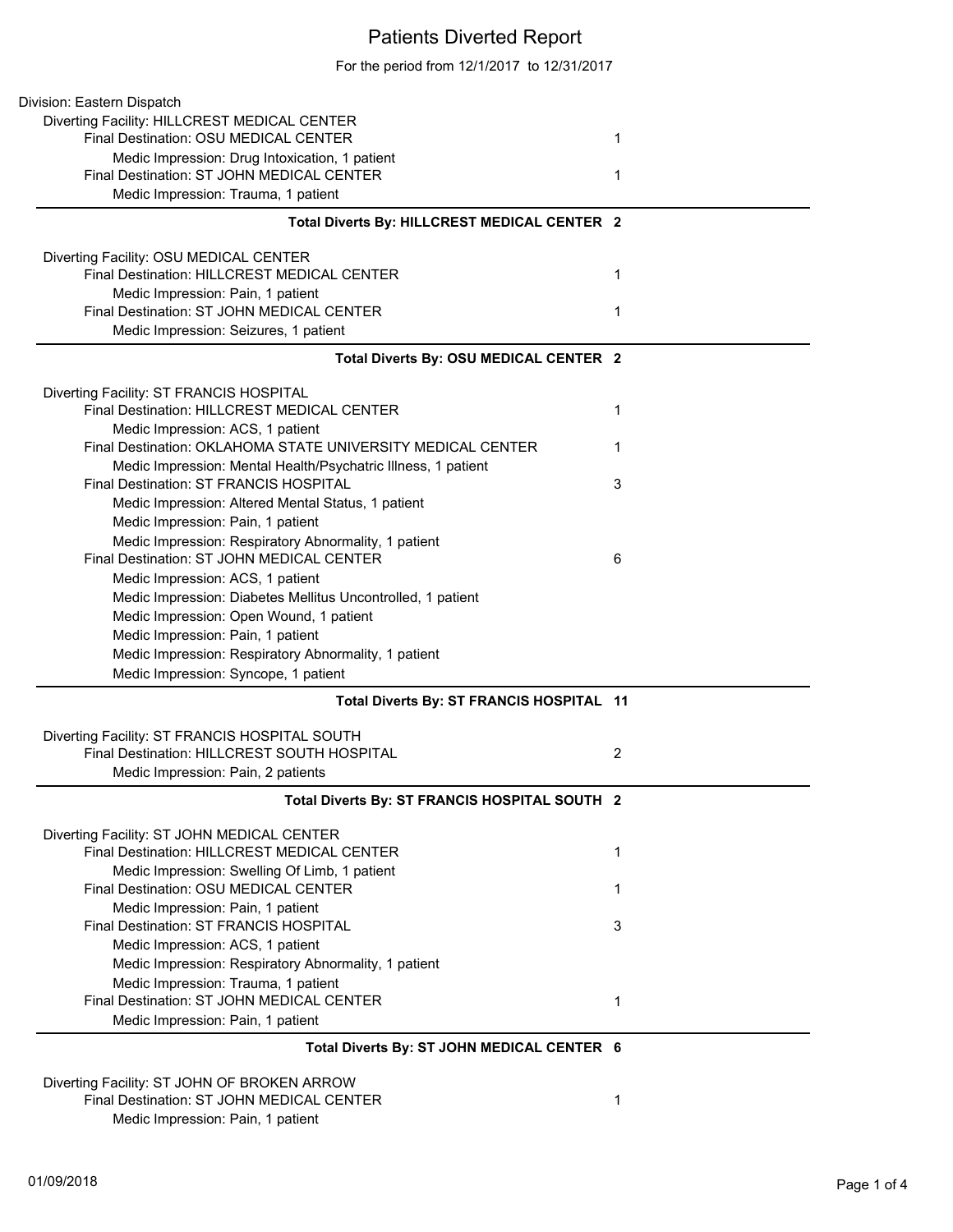Diverting Facility: ST JOHNS OF OWASSO Final Destination: ST JOHN MEDICAL CENTER 1 Medic Impression: ACS, 1 patient

**Total Diverts By: ST JOHNS OF OWASSO 1**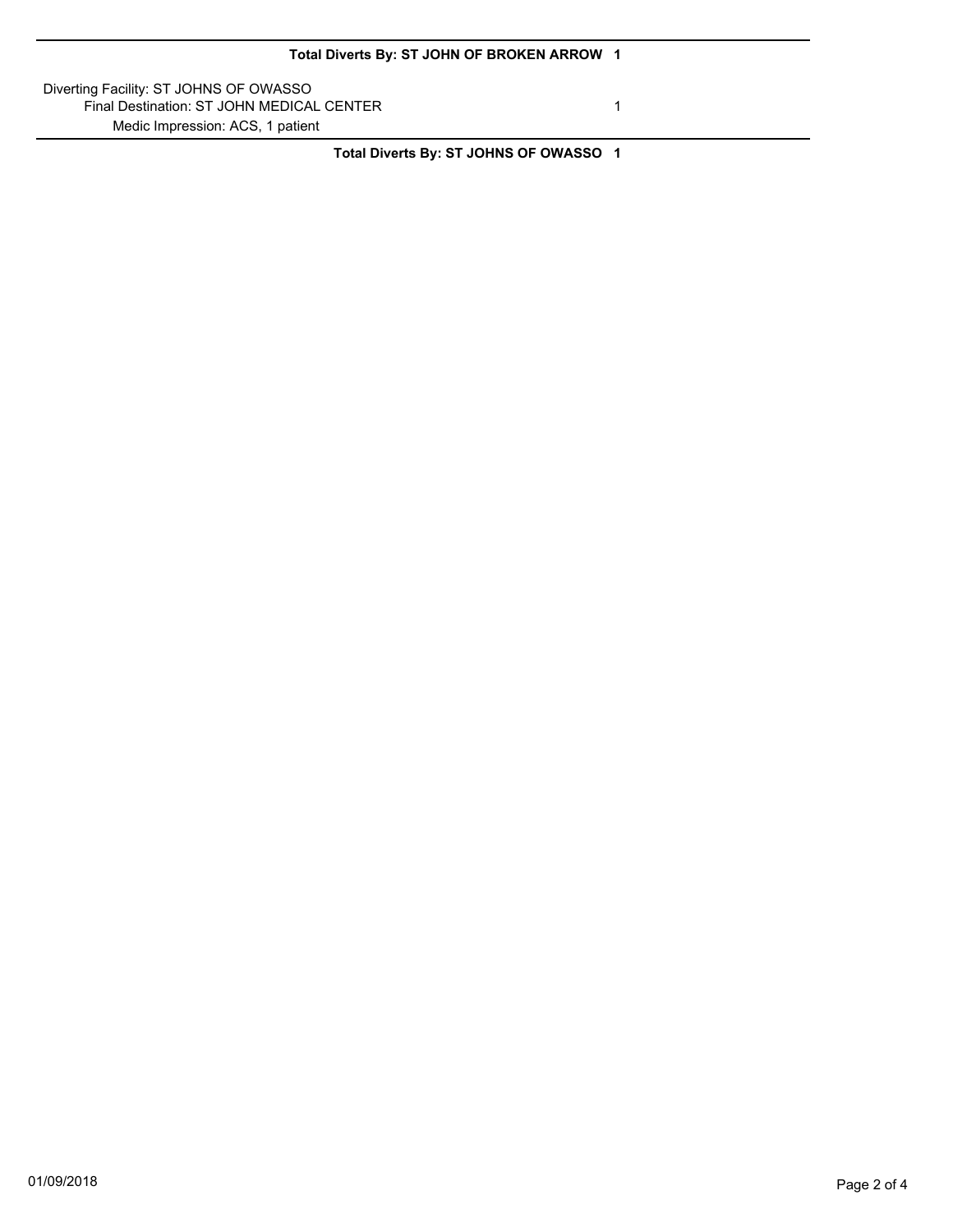| Division: Western Dispatch                                                                                |                |
|-----------------------------------------------------------------------------------------------------------|----------------|
| Diverting Facility: BAPTIST INTEGRIS MEDICAL CENTER<br>Final Destination: ALLIANCE HEALTH - DEACONESS     | 9              |
| Medic Impression: Altered Mental Status, 2 patients                                                       |                |
| Medic Impression: Asthma, 1 patient                                                                       |                |
| Medic Impression: Chronic Airway Obstruction, 1 patient                                                   |                |
| Medic Impression: Diabetes Mellitus Uncontrolled, 1 patient                                               |                |
| Medic Impression: Pain, 2 patients                                                                        |                |
| Medic Impression: Respiratory Abnormality, 1 patient                                                      |                |
| Medic Impression: Trauma, 1 patient                                                                       |                |
| Final Destination: BAPTIST INTEGRIS MEDICAL CENTER                                                        | $\overline{2}$ |
| Medic Impression: Chest Pain Non-Cardiac, 1 patient                                                       |                |
| Medic Impression: Respiratory Abnormality, 1 patient<br>Final Destination: CANADIAN VALLEY INTEGRIS REGNL | $\overline{2}$ |
| Medic Impression: Hemorrhage, 1 patient                                                                   |                |
| Medic Impression: Trauma, 1 patient                                                                       |                |
| Final Destination: INTEGRIS MEDICAL CENTER - EDMOND                                                       | 1              |
| Medic Impression: Fever, 1 patient                                                                        |                |
| Final Destination: MERCY HEALTH CENTER                                                                    | $\overline{2}$ |
| Medic Impression: Chest Pain Non-Cardiac, 2 patients                                                      |                |
| Final Destination: OKLAHOMA HEART HOSPITAL                                                                | 1              |
| Medic Impression: Pain, 1 patient<br>Final Destination: ST ANTHONYS HOSPITAL                              |                |
| Medic Impression: Pain, 1 patient                                                                         | 1              |
| Final Destination: ST. ANTHONY HEALTHPLEX NORTH                                                           | $\overline{2}$ |
| Medic Impression: Pain, 2 patients                                                                        |                |
|                                                                                                           |                |
| Total Diverts By: BAPTIST INTEGRIS MEDICAL CENTER 20                                                      |                |
| Diverting Facility: MERCY HEALTH CENTER                                                                   |                |
| Final Destination: ALLIANCE HEALTH - DEACONESS                                                            | 1              |
| Medic Impression: Altered Mental Status, 1 patient                                                        |                |
| Final Destination: BAPTIST INTEGRIS MEDICAL CENTER                                                        | $\overline{2}$ |
| Medic Impression: Abdominal Pain, 1 patient                                                               |                |
| Medic Impression: Respiratory Abnormality, 1 patient                                                      |                |
| Final Destination: MERCY HEALTH CENTER                                                                    | 1              |
| Medic Impression: Pain, 1 patient                                                                         |                |
| Total Diverts By: MERCY HEALTH CENTER 4                                                                   |                |
| Diverting Facility: NORMAN REGIONAL HEALTHPLEX                                                            |                |
| Final Destination: NORMAN REGIONAL HOSPITAL                                                               | 1              |
| Medic Impression: Alcohol Abuse, 1 patient                                                                |                |
| Total Diverts By: NORMAN REGIONAL HEALTHPLEX 1                                                            |                |
| Diverting Facility: OKLAHOMA CITY VA HOSPITAL                                                             |                |
| Final Destination: MERCY HEALTH CENTER                                                                    | 1              |
| Medic Impression: Chronic Airway Obstruction, 1 patient                                                   |                |
| Final Destination: PRESBYTERIAN TOWER-OU MEDICAL                                                          | 1              |
| Medic Impression: ACS, 1 patient                                                                          |                |
| Final Destination: ST ANTHONYS HOSPITAL                                                                   | 2              |
| Medic Impression: Chronic Airway Obstruction, 1 patient                                                   |                |
| Medic Impression: Respiratory Abnormality, 1 patient                                                      |                |
| Final Destination: ST. ANTHONY HEALTHPLEX MUSTANG                                                         | 1              |
| Medic Impression: Pain, 1 patient                                                                         |                |
| Total Diverts By: OKLAHOMA CITY VA HOSPITAL 5                                                             |                |
| Diverting Facility: OKLAHOMA HEART HOSPITAL                                                               |                |
| <b>Final Destination: MERCY HEALTH CENTER</b>                                                             | 1              |
| Medic Impression: Altered Mental Status, 1 patient                                                        |                |
|                                                                                                           |                |